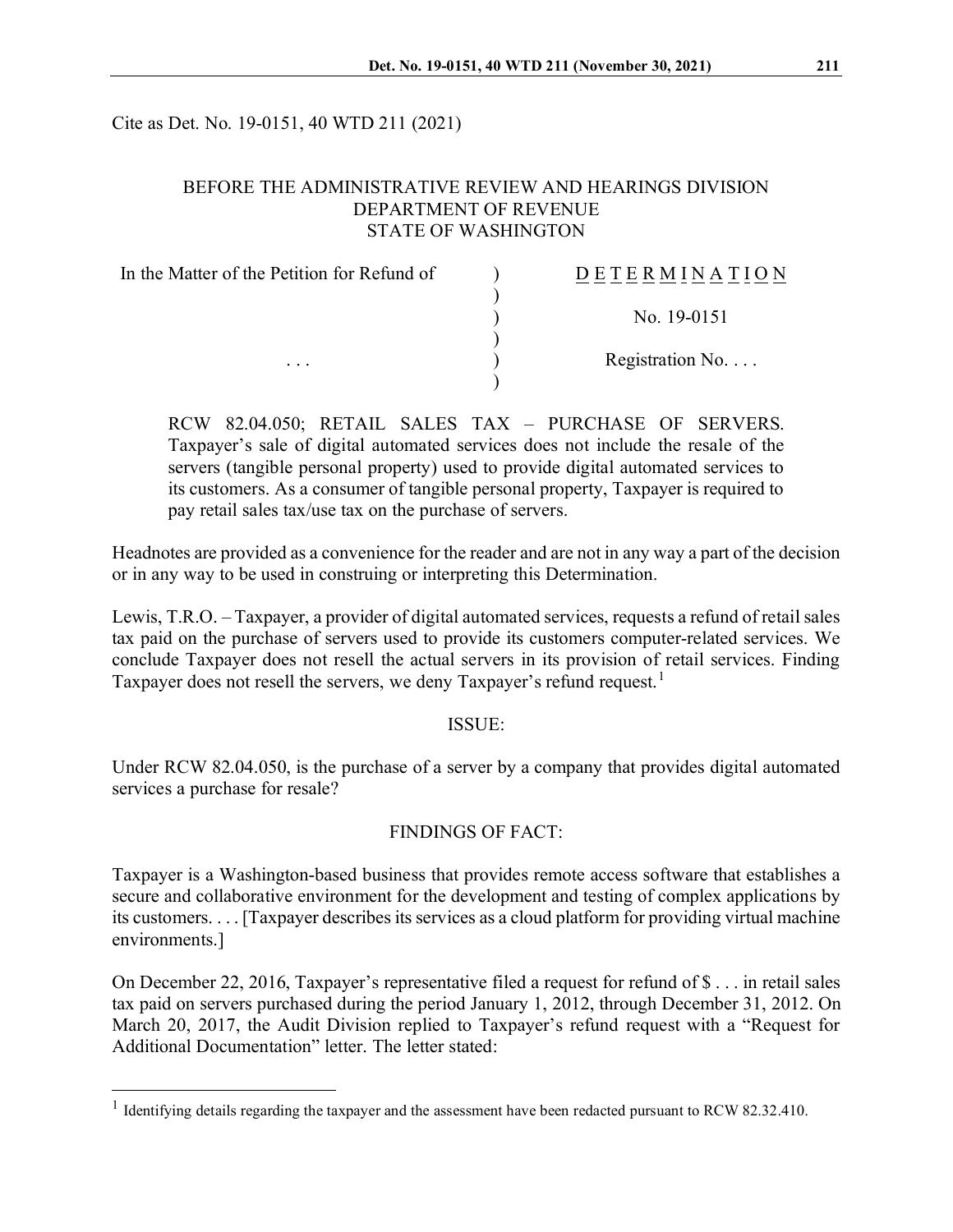We have not received adequate documentation for us to determine whether your application is valid. In order for us to process your refund application, the following information is requested:

Request #1: purchase invoices for servers

Request #2: Any additional documents/information reviewed to complete the refund request argument.

Once we have received and reviewed the information requested, we may request additional documents, electronic equivalents, or other relevant information within the 90-day statutory time period. You have until April 20, 2017, to provide sufficient substantiation.

On May 31, 2017, the Audit Division sent Taxpayer a "Refund Application Denied – Insufficient Documentation" letter. The letter stated:

A letter from us requesting additional information to verify your refund application was sent on March 20, 2017 (see attached). You were given until April 20, 2017, to provide this information.

We did not receive substantiation by the due date and are unable to verify your refund application. Therefore, your refund application is denied, and an audit report will be issued finalizing the Department's action on your refund application. A copy of WAC 458-20- 100, discussing your right to petition for administrative review, is attached.

You may resubmit your refund application for the periods still within statute if you can provide documentation to verify your request.

On December 7, 2017, the Department issued a post-assessment adjustment, to an original audit covering the period January 1, [2](#page-1-0)011, through September 30, 2014, totaling \$... to Taxpayer.<sup>2</sup> The tax deficiency resulted from two adjustments: 1) an adjustment to income, assessing retailing B&O tax and retail sales tax on certain revenue; and 2) use tax/deferred retail sales tax on the purchase certain items of tangible property.

Regarding the taxation of servers, the audit narrative explained:

The taxpayer representative argues the purchase and leasing of servers is a purchase at wholesale and is seeking a refund of retail sales tax paid on acquiring this equipment. Further the taxpayer representative claims [Taxpayer] is not an end user because it ultimately sells at retail, the remote access software deployed through the servers.

A request for documents to substantiate the resale of servers was not provided and the request for refund of retail sales tax is subsequently denied.

<span id="page-1-0"></span> $2$  The \$ . . . post-assessment adjustment consisted of \$ . . . in retail sales tax, \$ . . . in retailing business and occupation (B&O) tax, a  $\$\ldots$  credit of service and other activities B&O tax,  $\$\ldots$  in use tax, and  $\$\ldots$  in interest.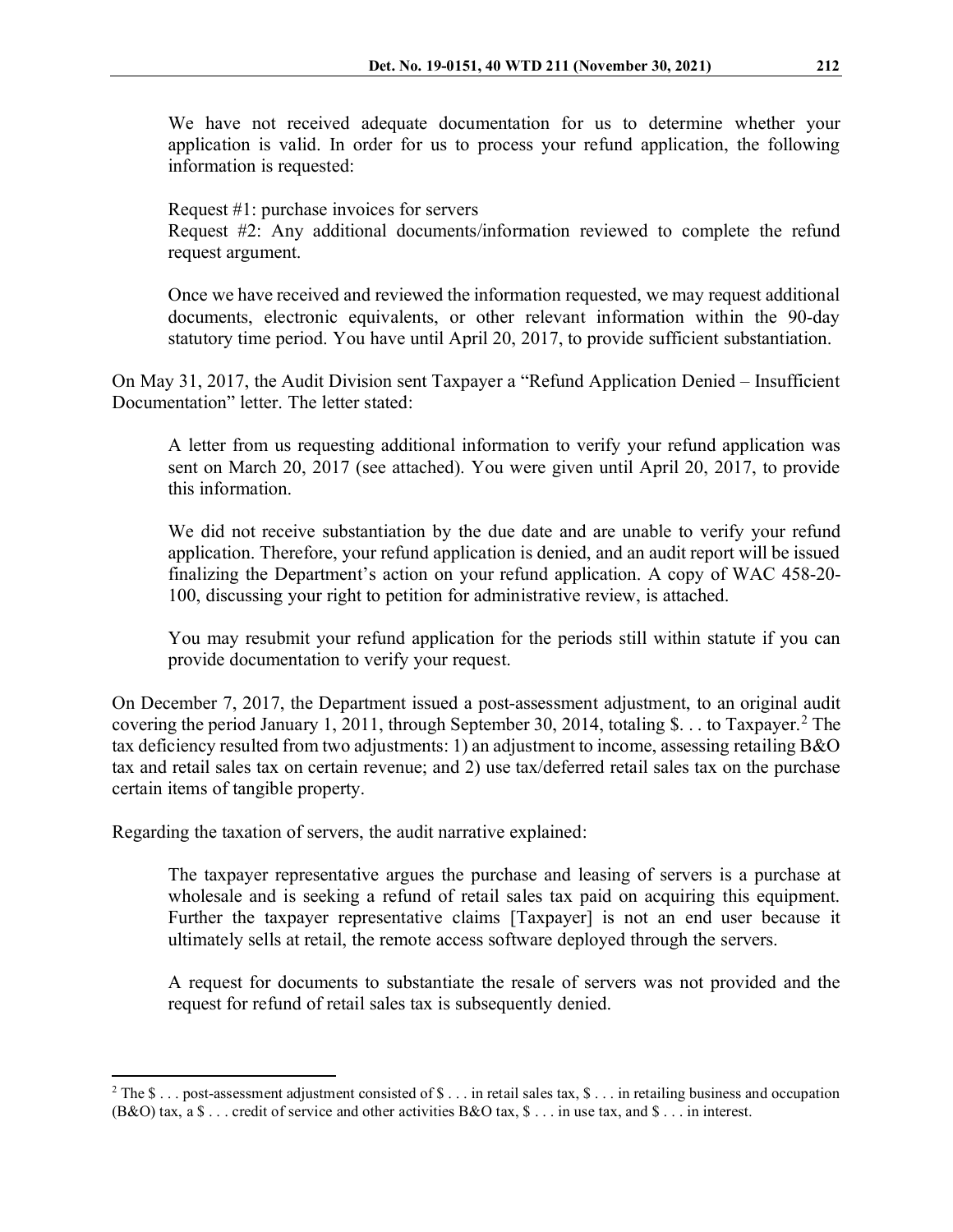On January 8, 2018, Taxpayer's representative filed a request for refund of \$. . . of retail sales tax paid on servers for the period January 1, 2012, through December 31, 2012, with the Administrative Hearings and Review Division ("AHRD"). Taxpayer's request for refund explained:

While it appears that a server is computer "hardware", servers are devices that include operating systems that perform "services". Such services may include the ability to reconfigure and update without restart, backup facilities, data transfer, networking capabilities, and security systems. [Taxpayer] purchases the servers for the sale of the operating system services to their customers. The operating system is software. Therefore, the purchase of the servers is the purchase of prewritten computer software.

The servers purchased in transactions that form the basis of this appeal were not used by [Taxpayer] for any purpose other than providing the server operating system to customer. This is the purchase of prewritten software delivered in tangible storage media for resale in the regular course of [Taxpayer's] business. There is no intervening use by [Taxpayer]. Accordingly, [Taxpayer's] purchase of servers are excluded from the definition of retail sale and are not subject to Washington sales tax as noted above.

Taxpayer's January 8, 2018, refund request, page 3-4.

Taxpayer maintains that it resold the servers to its customers. Taxpayer provided the Department with one "Order and Subscription" contract for review. The annual subscription contract was for \$. . . . The contract detailed the "Monthly Application & Capacity Plan" it had with this particular customer as follows:

| Number of Users         |             |
|-------------------------|-------------|
| [X] Virtual Machines    |             |
| <b>Running Networks</b> |             |
| Storage                 | $\ldots$ TB |
| Public IPs              |             |

The document defined its Virtual Machine as equivalent to a 1 CPU/1 GB RAM computing resource. Taxpayer uses more than one type of server to provide its services. The type of server referenced in the "Order and Subscription" document is a "Virtual Machine."<sup>[3](#page-2-0)</sup>...

Taxpayer disagreed with Audit's denial of its refund request of the retail sales tax it paid on the purchase [or] lease of the servers. It is clear from Taxpayer's refund request that it seeks a refund of retail sales tax on server hardware that it purchased or leased. In other words, Taxpayer is seeking a refund of retail sales tax paid on tangible personal property it acquired to provide its services.

. . .

<span id="page-2-0"></span><sup>&</sup>lt;sup>3</sup> [In general, and for purposes of this determination, a "virtual machine" means a simulation of a computer that runs on a host server.]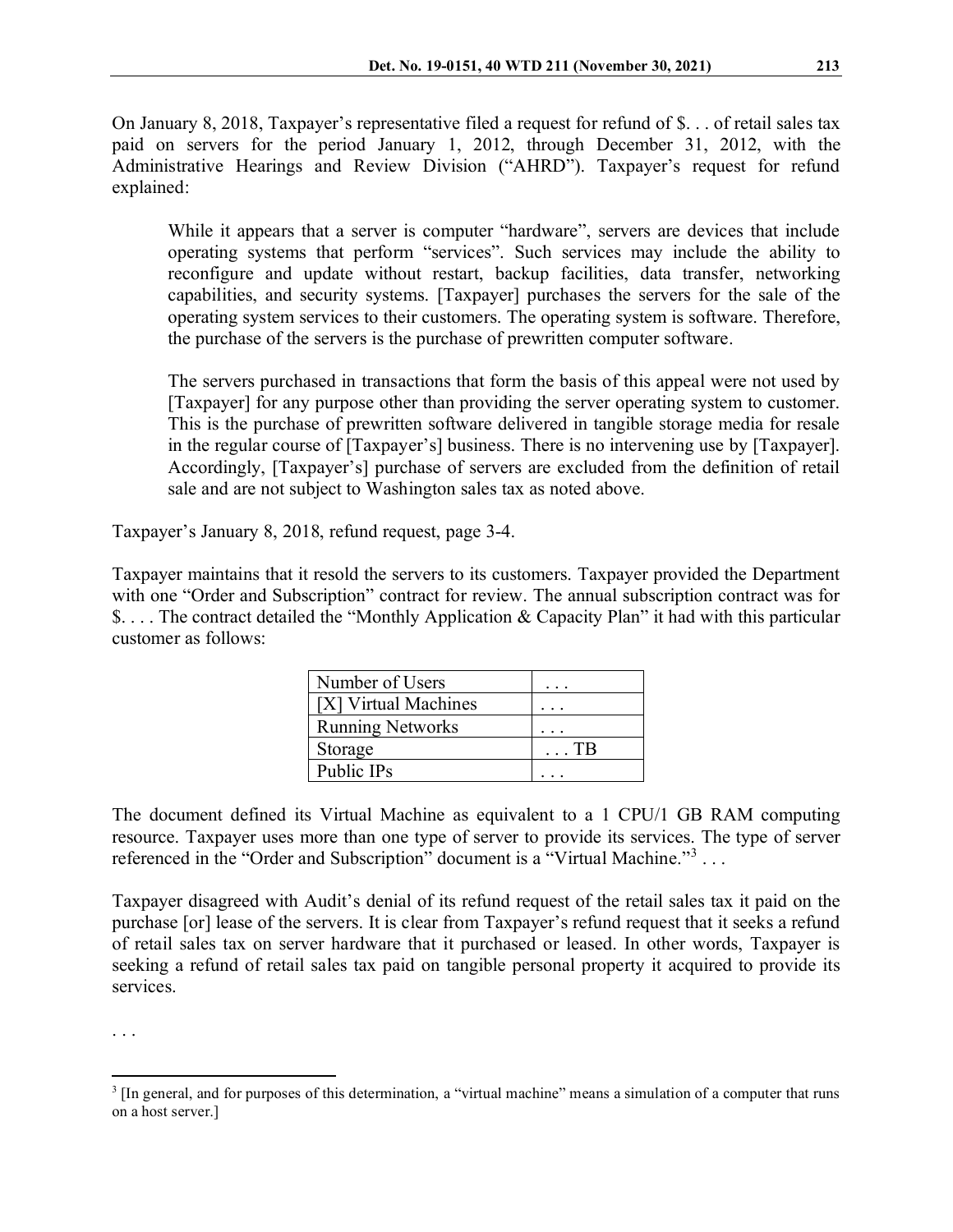#### ANALYSIS:

Washington imposes a retail sales tax in Chapter 82.08 RCW. Unless specifically excluded by RCW 82.04.050, the retail sales tax is levied on the selling price of each retail sale of tangible personal property and retail services in this state. RCW 82.08.020. RCW 82.04.050 defines a "sale at retail" or "retail sale" as "every sale of tangible personal property," but excludes tangible personal property that is purchased "for the purpose of resale as tangible personal property in the regular course of business without intervening use by such person" from the definition of a "sale at retail." *See* RCW 82.04.050(1)(a). In this case, Taxpayer purchased [and leased] tangible personal property in the form of computer hardware, specifically servers. However, Taxpayer does not resell [or lease] that computer hardware. Taxpayer, instead, uses the computer hardware to sell digital automated services to its customers.

RCW 82.05.050(8) includes sales to consumers of digital automated services in the definition of a "retail sale." RCW 82.04.050(8)(a). RCW 82.04.192 and WAC 458-20-15503 ("Rule 15503") define digital automated services as services transferred electronically that use one or more software applications. The sale of digital automated services is generally subject to retail sales tax. The Department concluded that Taxpayer provides digital automated services to its customers and is required to report the revenue it earns as retail sales. Taxpayer does not dispute that it provides retail-taxable digital automated services to its customers. Taxpayer's argument is that by providing digital automated services to its customers, it is "reselling" the servers it purchased, so it is entitled to a refund of retail sales tax paid on those servers.

As explained above, to provide the digital automated services to its customers, Taxpayer purchased [and leased] servers, which are tangible personal property. Taxpayer argues that its purchase [or] lease of servers is a purchase for resale and that it erred in paying retail sales tax to the vendor when it purchased [and leased] the servers. Taxpayer maintains it is not the consumer of the servers, because it ultimately sells remote access to the servers, a service that is a retail-taxable sale of digital automated services.<sup>[4](#page-3-0)</sup>

Taxpayer's sale of digital automated services does not constitute the resale of tangible personal property. Taxpayer did not present to Audit or, on review, to ARHD any documentation to support its claim that it is reselling or re-renting the actual, tangible, servers. Rather, the one document presented to ARHD documented the sale of virtual machines to Taxpayer's customers. There is no evidence that the provision of virtual machines, which Taxpayer concedes is a digital automated service, constitutes the leasing of server space or a resale of the actual, tangible, equipment. Taxpayer is the user and consumer of the equipment and is required to pay retail sales tax on the purchase of tangible personal property. For Taxpayer to qualify for the retail sales tax exemption

<span id="page-3-0"></span><sup>&</sup>lt;sup>4</sup> "Sale at retail" also includes [the sale of] remote access prewritten software as explained in RCW 82.04.050(6)(c)(i) ("[Retail sale] also includes the charge made to consumers for the right to access and use prewritten software, where possession of the software is maintained by the seller or third party, regardless of whether the charge for the service is on a per use, per user, per license, subscription, or some other basis."). As explained in WAC 458-20-15503(303)(h), remote access prewritten software that is "used in connection with a service that is transferred electronically would generally be included in the definition of digital automated services." It is possible, in this case, that Taxpayer is selling remote access software that falls outside of the definition of digital automated services. However, as explained above, [the sale of] remote access prewritten software would still be considered a retail sale. For guidance on distinguishing between the two, see WAC 458-20-15503(203)(a)(ii).